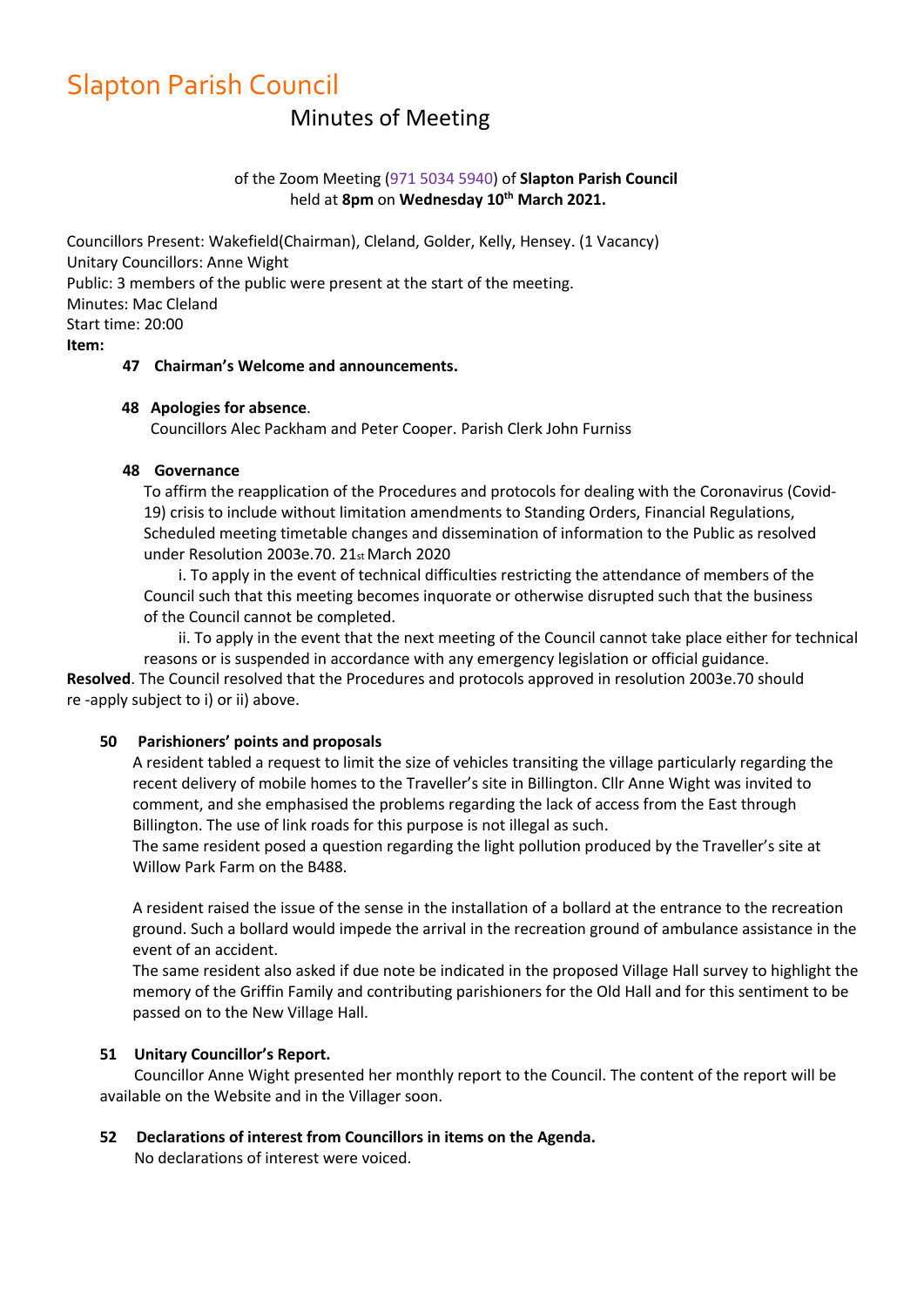#### **53 Dispensations.**

None required.

# **54 Co-option to fill Councillor Vacancy.**

No Candidates had yet come forward. The Vacancy will continue to be advertised and this item will persist on the Agenda until the next election, or the position is filled.

# **55 Approval of Minutes.**

Resolved. The Council resolved that the minutes should be signed as an accurate record of the proceedings at the meeting of the Council on 10<sup>th</sup> February 2021.

# **56 Planning.**

To consider appropriate action or response to the following: -

CB/20/03363/FULL and CB/20/03364/FULL planning applications.

After due discussion it was resolved to object to each individual application regarding expansion on this site as they arise.

# **57 Parish Reports.**

The Parish Clerk was unfortunately absent. His message to the Chairman was read out: -

- a) Horton Defibrillator. No response for a quote has been received from Tony Reynolds. A timely reminder to him was decided on.
- b) Footpath opposite Tornay Court. The County authority have still to action the repair/supply of the stile.
- c) No enquiries from emails, correspondence or Website.

# Councillors:

Litter in Grove Signage: Councillor Golder reported that a bin with a protective bollard has been installed. The pole for the sign is bent but he and John O'Dwyer will fix this soon. The recreation ground signage is all done now.

# **58 Retirement of the Parish Clerk.**

The position for Parish Clerk has been advertised. The various functions performed by the Clerk will be apportioned out as the situations arise. Members of the Council will take on specific roles as their inclination and skills allow.

# **59 See item 58**.

# **60 Cast Iron Road Sign – Deferred from last meeting.**

Quotes for this have been received from John O'Dwyer (£285) and Peter Marshall (£250). It was resolved to opt for Peter Marshall's quote.

# **61 Highways, Road Safety. (Lead, Councillor Cleland).**

1 An email regarding the provision of 30 mph speed roundels in Horton and Slapton and for the refurbishment of other painted road furniture has been sent to Matt Whincup, the Local Area Technician. To date no reply.

2 An email has been sent to Shane Roberts about the Speed Limit change in West Horton asking for advice on how to proceed and the provision of finance. Still awaiting his reply, but he was on leave until the 8<sup>th</sup> March. Councillor Cleland will contact Katrina Kelly to join/subscribe to the Traffic Sub Committee on the Community Board as soon as possible.

3 Regarding the flooding problems in Horton, Councillor Cleland contacted the affected resident and found that Matt Whincup is still to contact her. He will raise this with Matt Whincup in his next email.

4 The Parish Clerk has forwarded a resource on speed restrictions and strategies written by the local Authority. Councillor Cleland will converse by email with Matt Whincup on strategies available to us for Mill Road.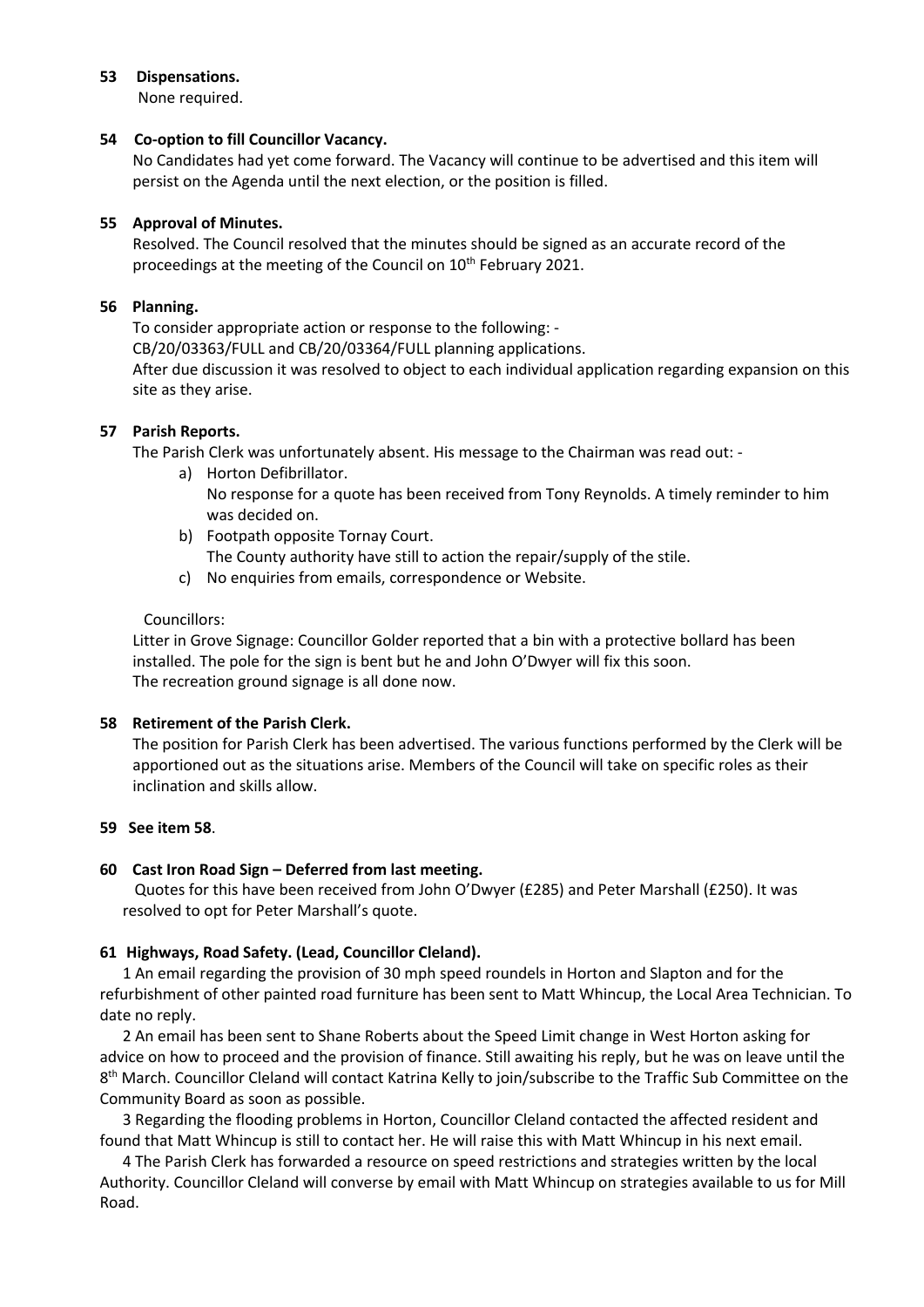#### **62 Recreation Ground.**

With the absence of Councillor Packham, the update on bollards and the repair to the path was deferred to the next meeting.

The Chairman reported that the basketball net and backboard was now operational. John O'Dwyer reported that the rubber matting was now fixed.

# **63 New Village Hall.**

Discussion regarding the wording is still ongoing. A full report was deferred until next meeting.

#### **64 Grass cutting contract.**

The quote for the next year by AGRI was presented to the Council and it was resolved it would be accepted. This was communicated to Malcolm Weaver of AGRI at the meeting. Councillor Golder queried if the contract covered Grove. In the absence of comment, he volunteered to check with Roger King of Grove. The Chairman volunteered to check on any variation of the quote if Grove was presently not included in the quote.

# **65 Insurance Renewal.**

After due discussion it was resolved to consider updating the Asset Register and adequacy of, and amendment to the level of cover for renewal of the Council Insurance for 2021-22. It was resolved to accept the quotation from Cane and Co in order to continue uninterrupted cover

# **66 Town and Parish Charter.**

It appears that the subject was more involved than immediately obvious. Councillors felt more time was needed to understand the issue. It was resolved to defer this until the next meeting.

# **67 Model Design Code.**

Although there was a time limit approaching Councillors only received communication on this on the 5<sup>th</sup> March, it was resolved to ask NALC for extra time for consideration.

# 68 **Local elections.**

The Chairman has received the candidates' paperwork for re-election and will distribute it soon. Relevant dates and actions were discussed.

#### **69 s106 monies.**

- 1 Apparently £16000 is available until 5<sup>th</sup> Dec. 2022. It is meant for Sports and Leisure projects for the Parish.
- 2 There was discussion regarding various items of equipment for the recreation field. Councillor Hensey volunteered to peruse the wording of the s106 document to ascertain just what the money can be spent on. Councillor Kelly similarly will look at items of exercise equipment.

# **70 WCAG Website.**

Discussion on this produced a consensus during the last meeting. It was resolved to agree the terms for subscription and to approve signature of the letter of agreement. It was resolved to make payment to Aubergine 262 Limited

# **71 Name Sign (Deferred from Feb 021 meeting)**

In view of the absence of Councillor Packham it was resolved to defer this to the next meeting.

# **72 Slapton Parish Logo.**

It was resolved to approve the logo for Slapton Parish Council.

#### **73 Internal Auditor.**

It was resolved to accept the quote from Bridget Knight of £80 for the Internal Audit.